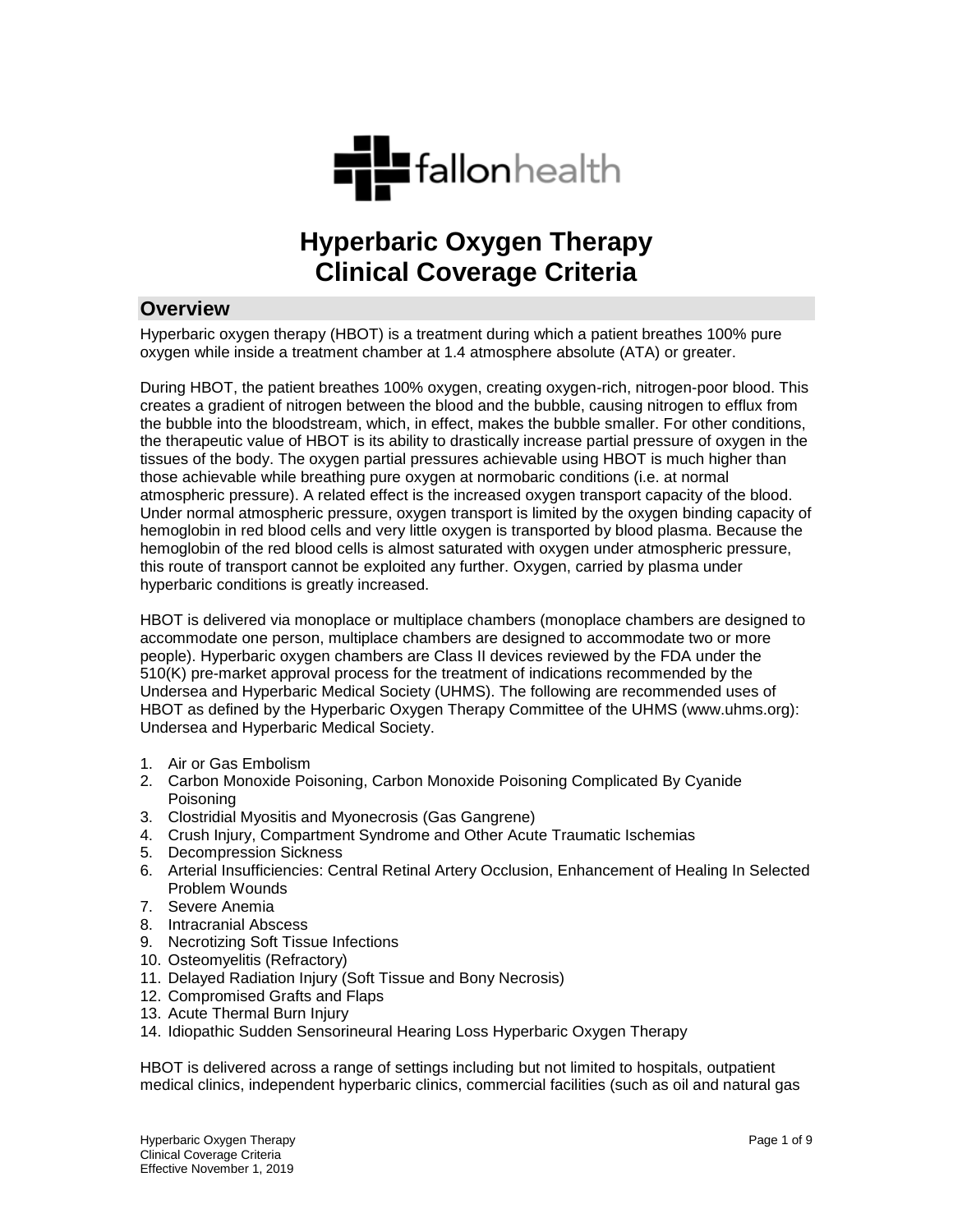drilling rigs), military bases, and veteran's hospitals. Only hospital⊡based, outpatient medical clinics and independent hyperbaric clinics provide HBOT to the general patient population.

- Hospital-based (located on the hospital's main campus) provide HBOT to both inpatients and outpatients for most if not all FDA-approved indications. Some hospitals specialize in providing HBOT in emergency situations, some have the ability to handle mass casualties; others do not provide emergency treatment but focus on conditions that require specialty care. Some hospitals have multiplace hyperbaric chambers so that nursing and other staff can accompany critical patients inside the chamber.
- Outpatient medical clinics provide outpatient treatment for a limited number of FDAapproved indications, such as chronic wounds and radionecrosis. These clinics are affiliated with a hospital, medical center or healthcare delivery system but physically removed from the hospital's main campus.
- Independent hyperbaric clinics freestanding facilities that operate independently in physician's offices or other commercial buildings. These facilities treat a both FDA-approved and off-label indications.

## **Policy**

This Policy applies to the following Fallon Health products:

- ☒ Commercial
- ☒ Medicare Advantage
- ☒ MassHealth ACO
- ☒ NaviCare
- ☒ PACE

Fallon Health follows guidance from the Centers for Medicare and Medicaid Services (CMS) for organization (coverage) determinations for Medicare Advantage plan members. National Coverage Determinations (NCDs), Local Coverage Determinations (LCDs), Local Coverage Articles (LCAs) and guidance in the Medicare manuals are the basis for coverage determinations. When there is no NCD, LCD, LCA or manual guidance, Fallon Health Clinical Coverage Criteria are used for coverage determinations.

Medicare has an NCD for Hyperbaric Oxygen Therapy (20.29). Topical application of oxygen was removed from NCD 20.29 effective for dates of service on and after 04/03/17, Medicare Administrative Contractors (MACs) acting within their respective jurisdictions may determine coverage of topical application of oxygen for chronic non-healing wounds. The CMS decision to remove the section on topical application of oxygen from the Hyperbaric Oxygen Therapy NCD was because the topical application of oxygen does not meet the definition of hyperbaric oxygen therapy. In addition, CMS adds this note, "Though a MAC may decide to cover this procedure, there shall be no coverage for any separate or additional payment for any physician's professional services related to this procedure" (see CR 10220 issued 11/17/2017)." National Government Services, Inc. does not have an LCD or LCA related to hyperbaric oxygen therapy. Noridian Healthcare Solutions, LLC has an LCD: Oxygen and Oxygen Equipment (L33797) and an LCA: Oxygen and Oxygen Equipment (A52514) that address non-coverage of topical hyperbaric oxygen (MCD search 06-25-2021).

For plan members enrolled in NaviCare and PACE plans, Fallon Health follows Medicare guidance for coverage determinations. In the event that there is no Medicare guidance or if the plan member does not meet medical necessity criteria in Medicare guidance, Fallon Health will follow guidance published by MassHealth. When there is no Medicare or MassHealth guidance, Fallon Health Clinical Coverage Criteria are used for coverage determinations for NaviCare members. Each PACE plan member is assigned to an Interdisciplinary Team. When there is no Medicare or MassHealth guidance, the member's Interdisciplinary Team is responsible for coverage determinations.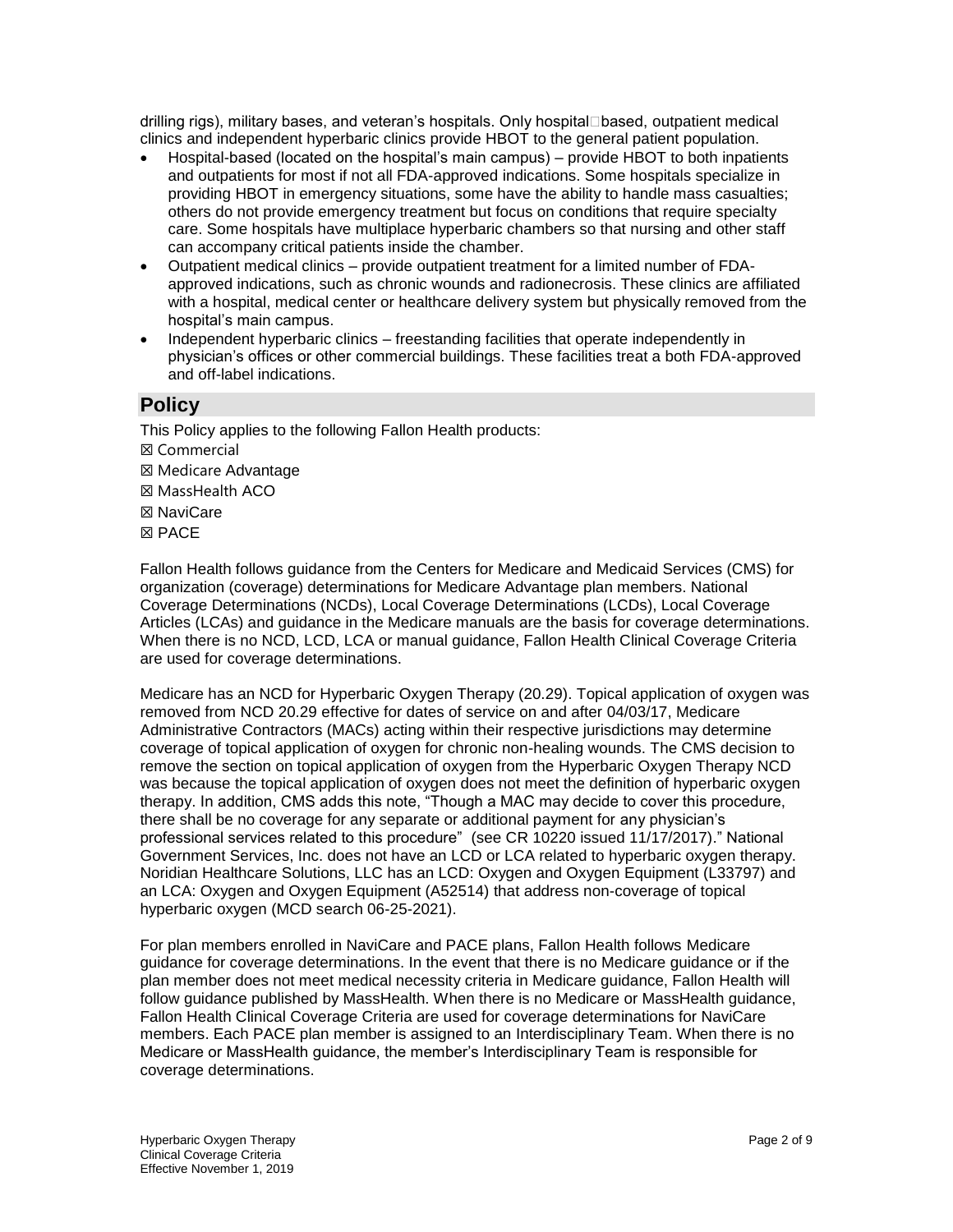Fallon Health requires Prior Authorization for non-emergency uses of Hyperbaric Oxygen Therapy. Fallon Health covers the recommended uses of HBOT defined by the Hyperbaric Oxygen Therapy Committee of the Undersea and Hyperbaric Medical Society (UHMS).

All of the following Guidelines for HBOT and the applicable medical necessity criteria must be met to satisfy coverage requirements for HBOT. The below criteria must be met as supported by the treating provider(s) medical records:

- 1. For the purposes of coverage, HBOT is defined as a treatment during which a patient breathes pure 100% oxygen while inside a treatment chamber at 1.4 atmosphere absolute (ATA) or greater.
- 2. Direct supervision by an appropriately certified/trained physician or non-physician practitioner NPP) is required for coverage.
	- For hospital-based HBOT chambers, direct supervision means the physician or NPP must be present in the hospital and immediately available to furnish assistance and direction throughout the performance of the procedure. Immediately available means immediate physical presence, and while immediate is not defined in terms of time or distance, the general definition of the work means "without interval of time." Therefore, the supervising physician or NPP could not be performing another procedure or service that he or she could not interrupt.
	- For outpatient medical clinics and independent hyperbaric clinics, direct supervision means that the supervising physician or NPP must be present in the clinic and immediately available to furnish assistance and direction throughout the performance of the procedure. This does not mean that the physician or NPP must be present in the room where the procedure is being performed.
- 3. HBOT is performed in the setting of a hospital, either inpatient or outpatient. This is predicated upon the potential need for intensive care level services and or advanced cardiac life support (ACLS) should a complication occur in the delivery of HBOT. Fallon Health expects that the hospital that provides the setting for the delivery of HBOT has completed the process of physician credentialing. Fallon Health will cover HBOT when performed in a nonhospital setting (outpatient medical clinic or independent hyperbaric clinic) when the following criteria are met:
	- Direct supervision is provided by a physician or NPP certified/trained in HBOT delivery and ACLS, and
	- The facility must be equipped to provide an emergent airway and ACLS should a complication occur.
- 4. The plan member does not have an absolute contraindication to HBOT. Absolute contraindications include:
	- Untreated pneumothorax
	- Prior treatment with bleomycin (tradename Blenoxane). Case reports exist of patients previously treated with bleomycin being exposed to hyperoxia during general anesthesia subsequently developing fatal respiratory distress syndrome. Largely as a result of these case reports previous bleomycin exposure is considered by many as an absolute contraindication to HBOT. Some authors believe that bleomycin should be considered a relative and not an absolute contraindication to HBOT. Small numbers of patients previously treated with bleomycin have been uneventfully treated with HBOT and many have successfully undergone general anesthesia. To make a rational risk versus benefit decision we must consider in detail what the current evidence suggests in regards to the general risks of bleomycin and HBOT and whether it is possible to risk stratify patients previously treated with bleomycin identifying those at high risk of an adverse outcome. Factors such as time elapsed since bleomycin treatment, the total dose, evidence of pulmonary complications and the patients creatinine clearance all need considering.
	- Concomitant treatment with cisplatinor doxorubicin. HBOT may be considered after these chemotherapeutic agents have been discontinued.
	- Concomitant use of disulfiram.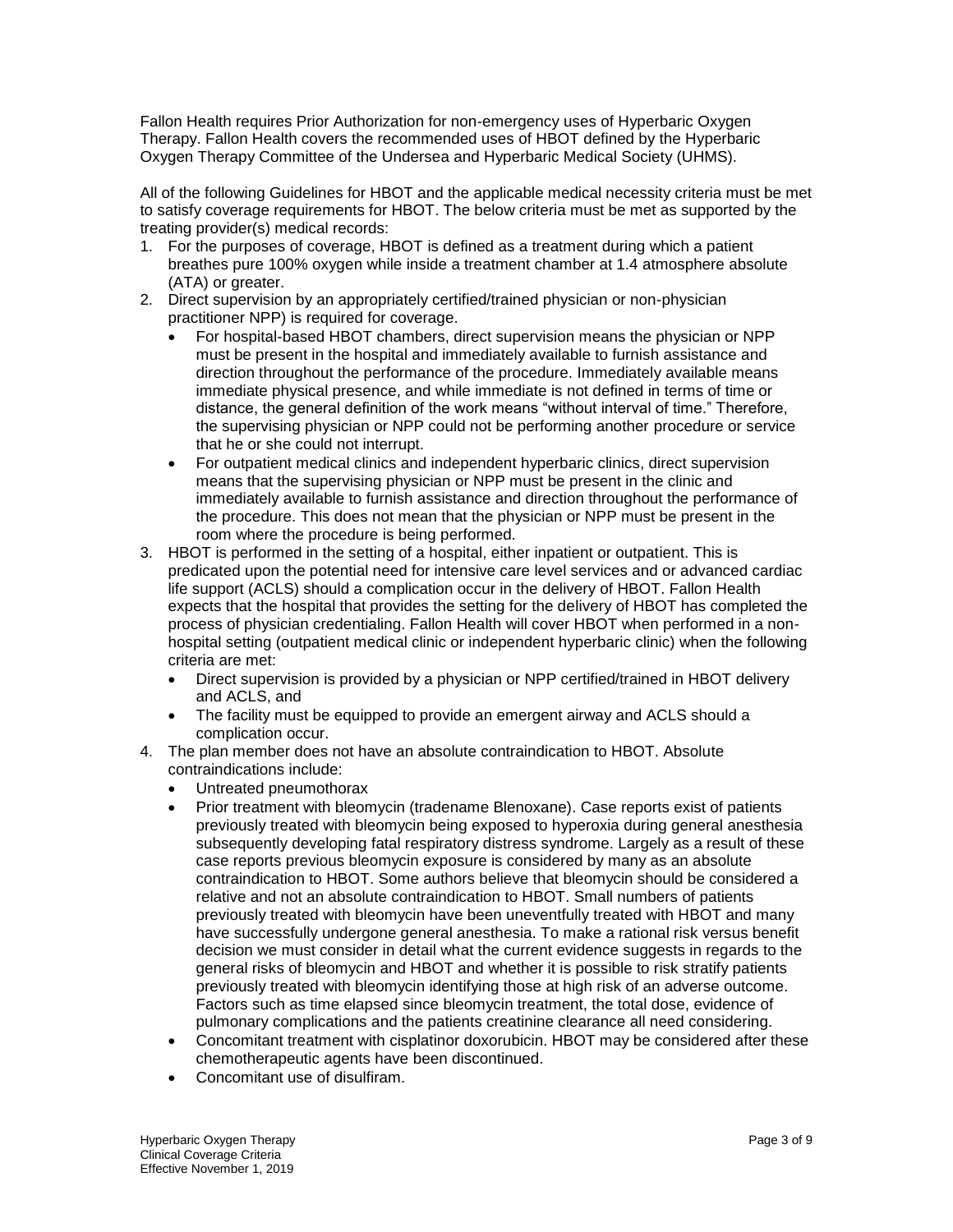- Pregnancy (the only exception should be a serious life-threatening situation, like gas gangrene, necrotizing fasciitis, or carbon monoxide poisoning).
- 5. The plan member does not have a relative contraindication to HBOT or if the plan member has a relative contraindication to HBOT it has been documented by the ordering physician that the benefit of HBOT outweighs the risks. Relative contraindications include:
	- Asthma
	- Claustrophobia
	- Congenital spherocytosis
	- Chronic obstructive pulmonary disease
	- Eustachian tube dysfunction
	- High fever
	- Pacemakers or epidural pain pumps
	- Seizures
	- Upper respiratory infection

HBOT is covered for the following non-emergent medical conditions, when the Guidelines for HBOT and the medical necessity criteria listed in the below table are met. Treatment regimens for these conditions vary. HBOT will be authorized for a maximum of 30 treatments. Continued treatment with HBOT requires evidence of compliance with and benefit from the prescribed treatment regimen.

## Chronic refractory osteomyelitis

Refractory osteomyelitis is defined as chronic osteomyelitis that persists following appropriate medical and surgical interventions. Such interventions include the use of antibiotics, aspiration of abscess, immobilization of the affected extremity, and surgery. The UHMS recommends that HBOT be used in patients with Cierny-Mader classification stage 3B and 4B osteomyelitis and in conjunction with the above medical and surgical treatments.

- HBOT is considered a medically necessary adjunct treatment for chronic refractory osteomyelitis, i.e., patients with Cierny-Mader classification stage 3B and 4B osteomyelitis.
- Treatment depends on the severity of the patient's clinical disease. Patients with chronic refractory osteomyelitis are usually treated at 2.0 to 2.5 ATA for 90-120 minutes per day, 5 days per week and typically receive 20-40 treatments over a 4 to 6 week period.
- Patients with Cierny-Mader Stage 1 and 2 are primarily treated with antibiotics and limited surgical debridement. HBOT is not recommended for these patients.

## Delayed radiation injury (soft tissue and bony necrosis)

Delayed radiation injuries are typically seen after a latent period of six months or more and may develop many years after the radiation exposure. Sometimes, acute or subacute injuries are so severe that they never resolve and evolve to become chronic injuries indistinguishable from delayed radiation injuries. These are termed consequential effects and are not characterized by a symptom-free latent period. While uncommon, these delayed injuries can cause devastating chronic debilitation to patients. Notably, they can be quiescent until an invasive procedure is performed in the radiation field. Delayed radiation injuries are generally divided into soft tissue and hard tissue radionecrosis.

HBOT is considered a medically necessary adjunct treatment for the following delayed radiation injuries:

1. Radiation-induced hemorrhagic cystitis: A particularly debilitating soft tissue radionecrosis occurs in the bladder with hemorrhagic cystitis. Secondary infection is almost always present. None of the earlier therapies such as the intravascular instillation of formalin or silver nitrate, the systemic use of steroids or antibiotics, the hydrostatic dilatation of the bladder, or the bilateral ligation of the hypogastric arteries proved effective in studies.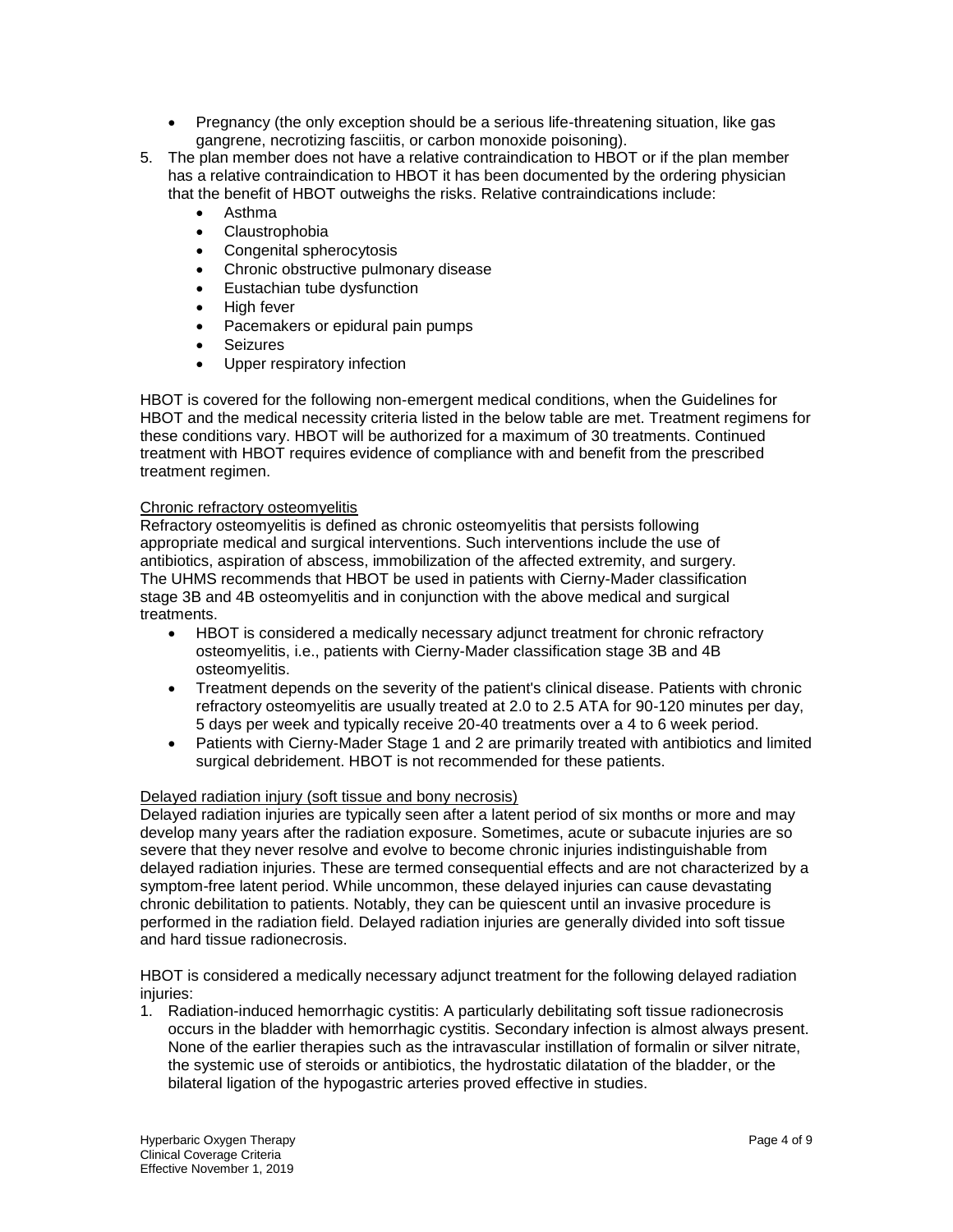- 2. Radiation-induced enteritis/proctitis: Radiation therapy to the pelvis can cause late effects to intestinal tissues. Chronic radiation enteritis develops in 4% to 22% of patients after treatment. The symptoms are frequently disabling and may be progressive, including bleeding, ulceration, fistulas, strictures, and intestinal obstruction. Depending on the site of radiation injury, a latency period of 3 to 12 months may be seen. Usual medical management of radiation enteritis or proctitis includes: systemic or topical steroids, antibiotics, pain control, and barrier agents.
- 3. Mandibular osteoradionecrosis: Radiation therapy is a major therapeutic modality for the management of head and neck cancers, administered as a primary, adjuvant, or palliative therapy. The mandible, or lower jaw, is the most common site of radiation-induced tissue damage following treatment of these cancers, with an incidence of 5% to 15%. The diagnosis of osteoradioecrosis depends primarily on clinical and radiographic changes in the bone, and the typical signs and symptoms include ulceration of the mucosa, loosening of the teeth (in the case of mandibular osteoradioecrosis), and exposure of the necrotic bone with development of a chronic non-healing wound.

Patients are treated as follows:

- Stage I Primary HBOT therapy, regardless of prior treatment. Begin with 30 HBOT treatments at 2.4 ATA for 90 minutes. If no improvement, advance to Stage II. If improvement, give 10 additional HBOT treatments. Stage I responders demonstrate a softening of the radiated tissues and spontaneous sequestration of the exposed bone with formation of granulation tissue.
- Stage II Surgical debridement (transoral resection/alveolar sequestrectomy) of nonviable bone and additional HBOT. Patients have an amount of nonviable bone in excess of that capable of resorption and sequestration from HBOT-induced angiogenesis alone. Surgery must maintain mandibular continuity and not compromise blood supply of adjacent viable, but radiation-damaged bone, but may include extraction of involved dentition. If no improvement, advance to Stage III. If improvement, give 10 additional (postoperative) HBOT treatments. Tissues that heal without complication are challenged with a prosthesis, as are tissues in Stage I responders.
- Stage III More extensive resection (continuity resection) with additional HBOT and secondary delayed reconstruction. Patients represent those with a greater quantity of nonviable bone and/or soft tissue unable to be managed by HBOT-induced angiogenesis alone or HBOT combined with local sequestrectomy. Minimum of 30 preoperative dives. Postoperative treatment: give 10 additional HBO treatments.
- Stage IV Reconstruction: 10 weeks after successful resolution of mandibular ORN: 20 preoperative dives, then reconstruction with bone graft, then 10 postoperative dives

## Compromised skin grafts and flaps (i.e., preexisting grafts or flaps that are showing signs of failure or necrosis)

A skin graft is a transplanted tissue without its blood supply which is transferred during skin grafting surgery, a type of surgical grafting where transplantation of skin is performed. A skin flap differs from graft in that it is a section of tissue that comes with its original blood supply. HBOT is neither necessary nor recommended for the support of normal, uncompromised grafts or flaps. However, in tissue compromised by irradiation or in other cases where there is decreased perfusion or hypoxia, HBOT has been shown to be extremely useful in flap salvage. Hyperbaric oxygen can help maximize the viability of the compromised tissue thereby reducing the need for regrafting or repeat flap procedures. The criteria for selecting the proper patients that are likely to benefit from adjunctive hyperbaric oxygen for graft or flap compromise is crucial for a successful outcome. Identification of the underlying cause for graft or flap compromise can assist in determining the proper clinical management and use of hyperbaric oxygen therapy.

HBOT is considered a medically necessary adjunct treatment for compromised skin grafts and flaps.

 Clinical opinion varies as to what constitutes an appropriate timeframe of when to utilize HBOT as an intervention. Many failing or compromised grafts/flaps present within 2 weeks of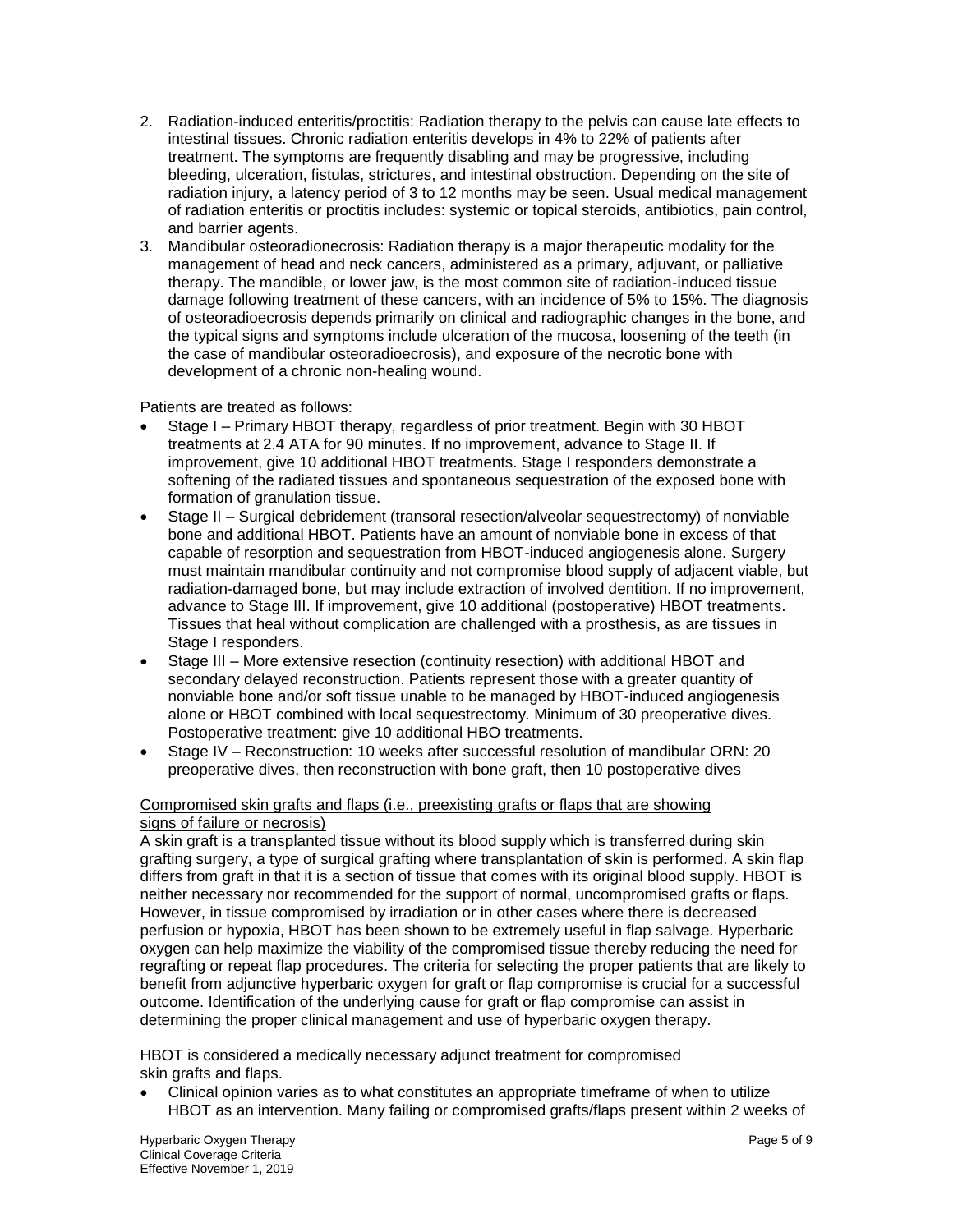the procedure. To be maximally effective, HBOT should be started as soon as signs of flap compromise appear.

- The current standard for HBOT to treat a compromised graft or flap 90-120 minutes twice daily at 2.0 to 2.5 ATA until the graft or flap appears viable and then once per day until completely healed. In general, benefit should be seen by 20 treatments. (Hyperbaric Oxygen Therapy Committee Report 2003 - Skin Grafts and Flaps)
- HBOT may be used to prepare an already compromised recipient site for a new graft or flap.
- HBOT is not covered for the initial preparation of a base for skin grafting or for normal, uncompromised skin grafts.

#### Wagner grade III or IV diabetic wounds/ulcers of the lower extremities

Diabetic wounds of the lower extremities have been the focus of most wound research in hyperbaric medicine, since the etiology of these wounds is multifactorial, and HBOT can address many of these factors. Based on the body of evidence adjunctive HBOT is recommended for the treatment of diabetic lower extremity wounds that show evidence of deep soft tissue infection, osteomyelitis, or gangrene. HBOT has been shown to reduce the amputation rate in patients with diabetic ulcers as well. Note that HBOT should be used in conjunction with a complete wound healing care plan. As with all chronic wounds, other underlying host factors (e.g., large vessel disease, glycemic control, nutrition, infection, presence of necrotic tissue, offloading) must be simultaneously addressed in order to have the highest chance of successful healing and functional capacity.

No standard protocol has been identified for HBOT therapy sessions. Treatment for diabetic wounds of the lower extremities is generally at 2.0 to 2.5 ATA for 90-120 minutes. HBOT is generally performed once daily, 5 days a week for a total of 30 sessions. (Because the goals of HBOT for wound healing include cellular proliferation and angiogenesis, it should not be expected that the wound would be completely healed at the end of the treatment period. There is no published literature that shows improved benefit by providing additional treatment beyond 30 sessions. "The effectiveness of HBOT does not lie solely in the direct healing of lower extremity wounds, but rather in the changes it brings to the periwound area. In addition to the production of growth factors, angiogenesis is stimulated through the production and release of VEGF, which can lead to activation and mobilization of local stem cells. HBOT has been shown to reduce inflammation and apoptosis in the wound allowing for a more hospitable environment for healing to occur.

#### Idiopathic sudden sensorineural hearing loss (ISSHL)

ISSHL is defined as a hearing loss of at least 30 dB occurring within three days over at least three contiguous frequencies. The most common clinical presentation involves an individual experiencing a sudden unilateral hearing loss, tinnitus, a sensation of aural fullness and vertigo. It has been estimated that as many as 65% of cases may resolve spontaneously.

- HBOT is considered medically necessary for patients with moderate to profound ISSHL  $\left| \right|$ 41 dB) who present within 14 days of symptom onset. Patients who present with ISSHL should undergo a complete evaluation by an otolaryngologist and audiologist, inclusive of appropriate audiological and imaging studies, to determine the degree and potential etiology of disease.
- Patients determined to have ISSHL and meet the selection criteria may benefit from HBO2. The recommended treatment profile consists of 100% O2 at 2.0 to 2.5 atmospheres absolute for 90 minutes daily for 10 to 20 treatments. The 2.4 ATA treatment pressure is probably most practical, especially for facilities with multiplace chamber operations. Patients with no known contraindications to steroid therapy should also be treated concomitantly with oral corticosteroids. Continued consultation and follow-up with an otolaryngologist is recommended.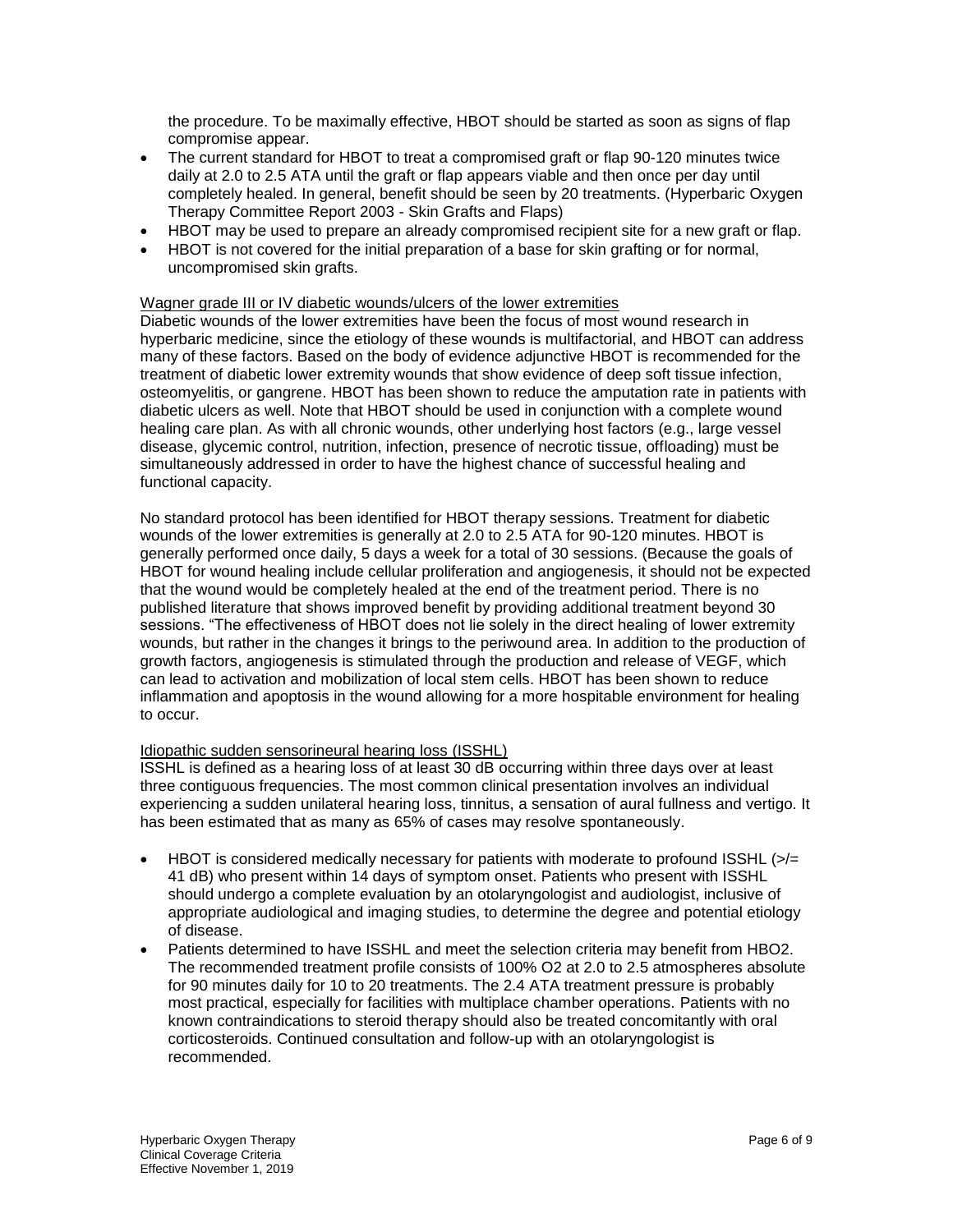The optimal number of HBOT treatments will vary, depending on the severity and duration of symptomatology and the response to treatment. Utilization review is recommended after 20 treatments.

For Medicare-based plan members only, HBOT is a covered as adjunct treatment for actinomycosis, only as an adjunct to conventional therapy when the disease process is refractory to antibiotics and surgical treatment [\(CMS NCD for Hyperbaric Oxygen Therapy 20.29\)](https://www.cms.gov/medicare-coverage-database/details/ncd-details.aspx?ncdid=12).

HBOT is covered for the following medical emergencies. HBOT for an emergency medical condition does not require prior authorization.

- Decompression sickness
- Air or gas arterial embolism and symptomatic venous embolism, such as when neurological manifestations or cardiovascular instability exist)
- Acute carbon monoxide poisoning
- Exceptional blood loss (anemia) when blood transfusion is not an option
- Acute carbon monoxide poisoning complicated by cyanide poisoning (after antidote administration has been given)
- Clostridial myositis and myonecrosis (gas gangrene)
- Crush injury, compartment syndrome, and other acute traumatic peripheral ischemias
- Progressive necrotizing infections
- Intracranial abscess
- Partial or full thickness burns covering greater than 20% of total body surface area or with involvement of the hands, face, feet or perineum
- Central retinal artery occlusion

## **Exclusions**

- Topical oxygen therapy (A4575, E0446), and any physician's professional services related to this therapy.
- Off-label use of HBOT for indications for which there is not a recommendation from the Hyperbaric Oxygen Therapy Committee of the Undersea and Hyperbaric Medical Society (UHMS), including but not limited to the treatment of decubitus ulcers, Lyme disease, migraine of any etiology, complex regional pain syndrome, fibromyalgia, cerebral palsy, autistic disorder, or chronic fatigue syndrome, or to prevent mandibular osteoradionecrosis pre and/or post dental extraction, or intraoral implant failure.
- HBOT is not covered for the prevention of mandibular osteoradionecrosis (including but not limited to pre and/or post dental extraction).
- HBOT is not covered to prevent complications or improve survival of intraoral implants in an irradiated field.

# **Coding**

The following codes are included below for informational purposes only; inclusion of a code does not constitute or imply coverage or reimbursement.

| Code  | <b>Description</b>                                                                                                            |
|-------|-------------------------------------------------------------------------------------------------------------------------------|
| 99183 | Physician or other qualified health care professional attendance and<br>supervision of hyperbaric oxygen therapy, per session |
| G0277 | Hyperbaric oxygen under pressure, full body chamber, per 30 minute<br>interval                                                |

## **References**

1. Centers for Medicare & Medicaid Services (CMS). National Coverage Determination (NCD) for Hyperbaric Oxygen Therapy (20.29). Effective June 19, 2006. Last updated April 3, 2017.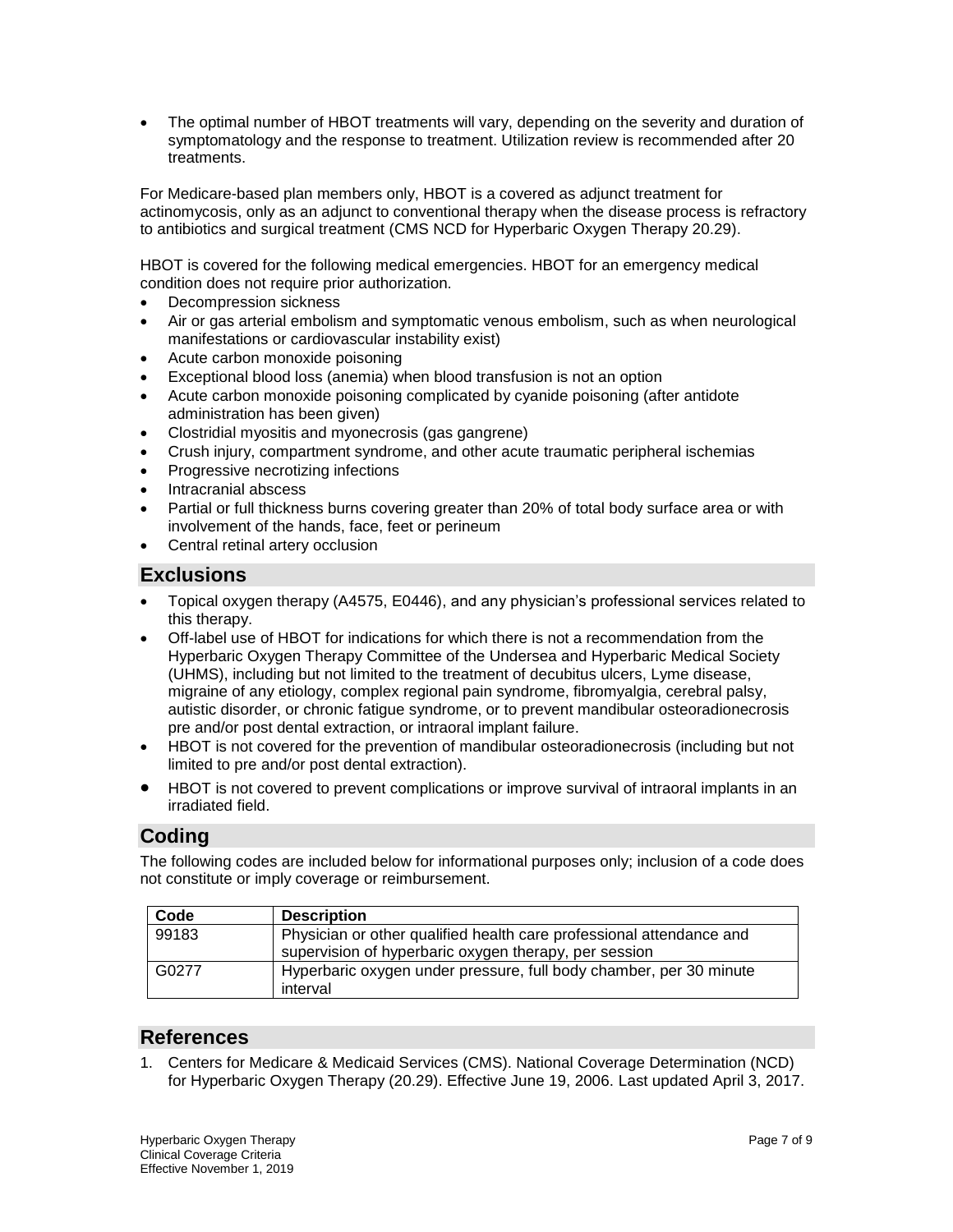- 2. Noridian Healthcare Solutions, LLC. Local Coverage Determination (LCD): Oxygen and Oxygen Equipment (L33797). Original Effective Date 10/1/2015. Revision Effective Date 08/02/2020. Available at: [https://www.cms.gov/medicare-coverage-database/new](https://www.cms.gov/medicare-coverage-database/new-search/search.aspx)[search/search.aspx.](https://www.cms.gov/medicare-coverage-database/new-search/search.aspx) Accessed 06/25/2021.
- 3. Noridian Healthcare Solutions, LLC. Local Coverage Article (LCA): Oxygen and Oxygen Equipment (A52514). Original Effective Date 10/01/2015. Revision Effective Date 08/02/2020. Available at: [https://www.cms.gov/medicare-coverage-database/new](https://www.cms.gov/medicare-coverage-database/new-search/search.aspx)[search/search.aspx.](https://www.cms.gov/medicare-coverage-database/new-search/search.aspx) Accessed 06/25/2021.
- 4. Bennett MH, Kertesz T, Yeung P. Hyperbaric Oxygen for Idiopathic Sudden Sensorineural Hearing Loss and Tinnitus. Cochrane Database Syst Rev. 2012 Oct 17;10:CD004739.
- 5. Ohno K, Noguchi Y, Kawashima Y, Yagishita K, Kitamura K. Secondary Hyperbaric Oxygen Therapy for Idiopathic Sudden Sensorineural Hearing Loss in the Subacute and Chronic Phases. J Med Dent Sci. 2010 Jun;57(2):127-32.
- 6. Undersea and Hyperbaric Medical Society (UHMS) Indications for Hyperbaric Oxygen Therapy. www.uhms.org. Undersea and Hyperbaric Medical Society.
- 7. Phillips JS, Jones SE. Adjuvant Hyperbaric Oxygen in Malignant External Otitis. Cochrane Database Syst Rev. 2013 May 31;(5):CD004617.
- 8. Chen CR, Ko JY, Fu TH, Wang CJ. Results of Chronic Osteomyelitis of the FemurTreated with Hyperbaric Oxygen: A Preliminary Report. Chang Gung Med J. 2004;27(2):91-7.
- 9. Mougin J, Souday V, Martin F, et. al. Evaluation of Hyperbaric Oxygen Therapy in the Treatment of Radiation-induced Hemorrhagic Cystitis. Urology. 2016 Aug;94:42-6.
- 10. Sidik S, Hardjodisastro D, Setiabudy R, Gondowiardjo S. Does Hyperbaric Oxygen Administration Decrease Side Effect and Improve Quality of Life After Pelvic Radiation? Acta Med Indones.. 2007;39(4):169-173.
- 11. Villanueva E, Bennett MH, Wasiak J, Lehm JP. Hyperbaric Oxygen Therapy for Thermal Burns. Cochrane Database Syst Rev. 2004;(3):CD004727.
- 12. Holy R, Navara M, Dosel P, et al. Hyperbaric Oxygen Therapy in Idiopathic Sudden Sensorineural Hearing Loss (ISSNHL) in Association with Combined Treatment. Undersea Hyperb Med. 2011;38(2):137-42.
- 13. Allen S, Kilian C, Phelps J, Whelan HT. The use of hyperbaric oxygen for treating delayed radiation injuries in gynecologic malignancies: a review of literature and report of radiation injury incidence. Support Care Cancer. 2012 Oct;20(10):2467-72.
- 14. Kranke P, Bennett MH, Martyn-St James M, et al. Hyperbaric oxygen therapy for chronic wounds. Cochrane Database Syst Rev. 2015 Jun 24;6:CD004123.
- 15. Martin R, Srivastava T, Lee J, Raj N, Koth KA, Whelan HT. Using hyperbaric oxygen for autism treatment: A review and discussion of literature. Undersea Hyperb Med. 2015 Jul-Aug;42(4):353-9.
- 16. Fife CE, Eckert KA, Carter MJ. An Update on the Appropriate Role for Hyperbaric Oxygen: Indications and Evidence. Plast Reconstr Surg. 2016 Sep;138(3 Suppl):107S-16S.
- 17. Teguh DN,, Bol Raap R, Struikmans H, et al. Hyperbaric oxygen therapy for late radiationinduced tissue toxicity: prospectively patient-reported outcome measures in breast cancer patients. Radiat Oncol. 2016 Sep 29;11(1):130.

# **Policy history**

| Origination date: | 01/24/2003                                                                                                               |
|-------------------|--------------------------------------------------------------------------------------------------------------------------|
| Approval(s):      | Technology Assessment Committee: 06/24/2011, 06/26/2012,                                                                 |
|                   | 10/22/2014 (updated template and references) 10/28/2015<br>(updated coding and references) 10/26/2016 (updated           |
|                   | references), 10/25/2017 (updated references), 10/11/2018<br>(updated references), 10/23/2019 (annual review, no updates) |
|                   | 06/25/2021 (Added clarifying language related to Medicare Advantage,                                                     |
|                   | NaviCare and PACE under policy section.                                                                                  |

*Not all services mentioned in this policy are covered for all products or employer groups. Coverage is based upon the terms of a member's particular benefit plan which may contain its*